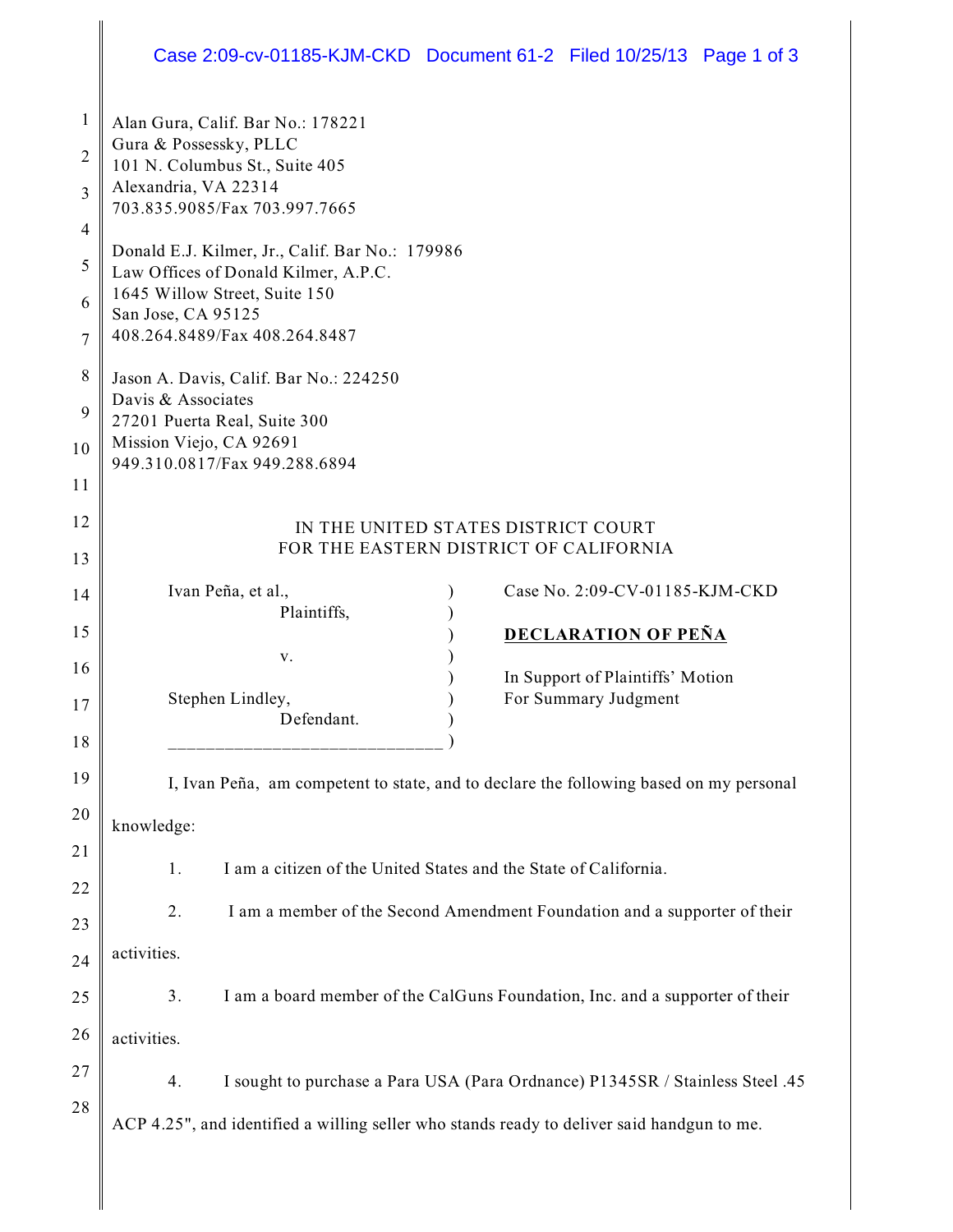## Case 2:09-cv-01185-KJM-CKD Document 61-2 Filed 10/25/13 Page 2 of 3

5. The Para USA P1345SR I sought to purchase was listed on California's Handgun Roster until December 31, 2005, when it was discontinued and its listing not renewed.

6. I cannot lawfully purchase and take possession of the handgun as that handgun is not on the California Handgun Roster.

7. I fear arrest, prosecution, fine and incarceration if I complete this handgun purchase. 8. I am a law-abiding citizens, shooting enthusiast and gun collector. I would acquire new semiautomatic handguns of the kind in common use throughout the United States, for traditional lawful purposes including self-defense, but cannot do so owing to California's rostering scheme.

9. Based on my experiences as a gun owner and collector, I know that California's handgun rostering scheme substantially limits commerce in unrostered handguns, since no dealer can stock these firearms. This results in a significant loss of choice and price competition.

10. I am also aware through my activities as a hobbyist and lawful gun owner that transporting and transferring firearms from out-of-state dealers, that would be unnecessary if the firearms were available for sale in California, increases the costs of acquiring firearms for selfdefense. The fact that California firearms dealers cannot sell the Para USA P1345SR to the public greatly limits my access to this handgun, reduces price competition for it, and would cause me to expend money I would otherwise not spend in shipping the handgun from out of state and then transferring it through an in-state dealer, even were that legal.

I declare under penalty of perjury that the foregoing is true and correct.

Executed this the  $24<sup>th</sup>$  day of October, 2013, in San Francisco, California.

\_\_\_\_\_\_\_\_\_\_\_\_\_\_\_\_\_\_\_\_\_\_\_\_\_ Ivan Peña

1

2

3

4

5

6

7

8

9

10